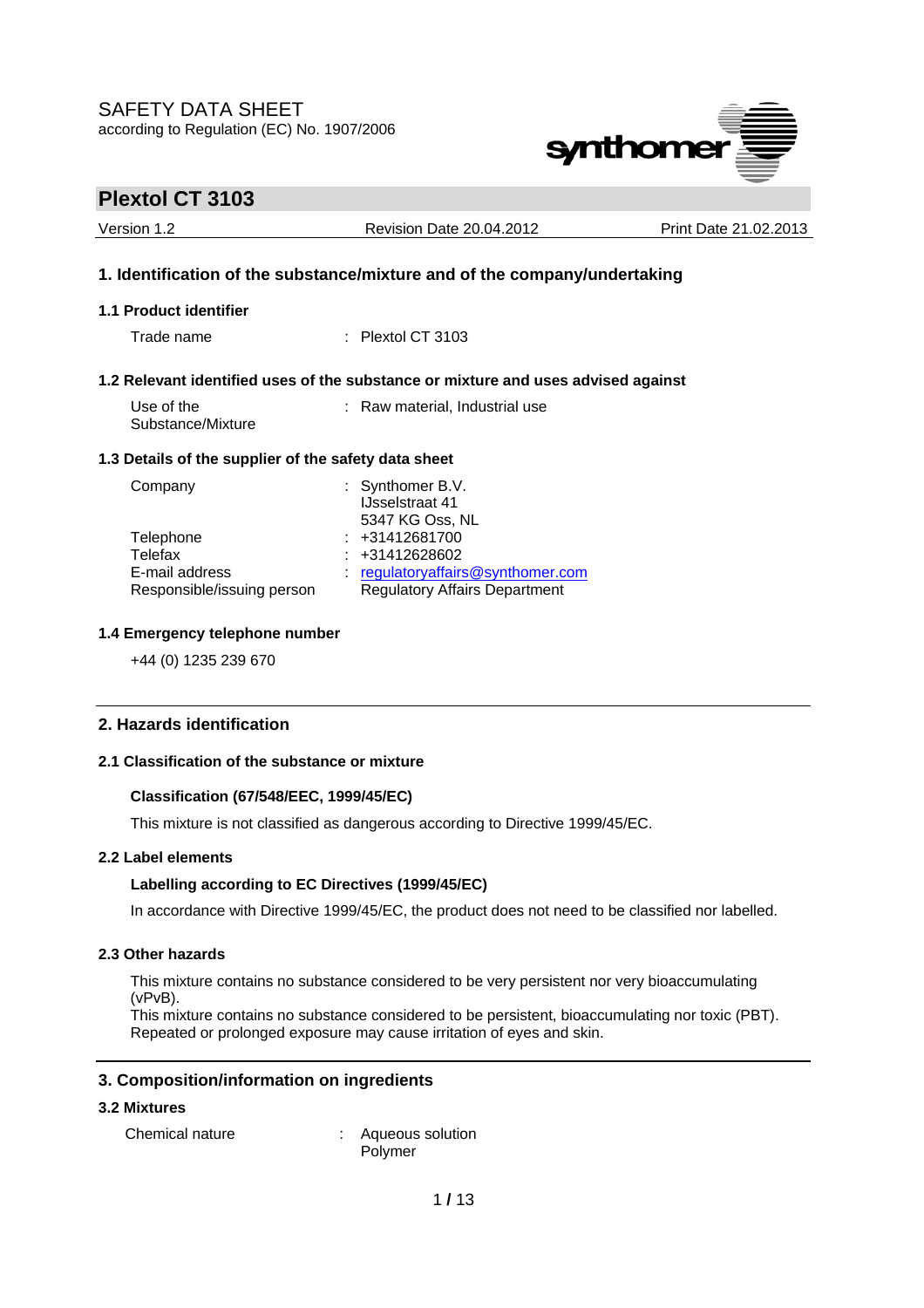

Version 1.2 Revision Date 20.04.2012 Print Date 21.02.2013

## **Hazardous components**

| <b>Chemical Name</b>                                                  | CAS-No.<br>EC-No.<br>Registration<br>number | <b>Classification</b><br>(67/548/EEC)     | <b>Classification</b><br>(REGULATION<br>(EC) No<br>1272/2008)                                                  | Concentration<br>[%] |
|-----------------------------------------------------------------------|---------------------------------------------|-------------------------------------------|----------------------------------------------------------------------------------------------------------------|----------------------|
| No dangerous ingredients according to Regulation (EC) No. 1907/2006 : |                                             |                                           |                                                                                                                |                      |
| methanol                                                              | 67-56-1<br>200-659-6                        | F: R11<br>T; R23/24/25<br>T; R39/23/24/25 | Flam. Lig. 2; H225<br>Acute Tox. 3; H331<br>Acute Tox. 3; H311<br>Acute Tox. 3; H301<br><b>STOT SE 1; H370</b> | < 0.5                |

For the full text of the R-phrases mentioned in this Section, see Section 16. For the full text of the H-Statements mentioned in this Section, see Section 16.

## **4. First aid measures**

### **4.1 Description of first aid measures**

| General advice          | : Get medical attention if symptoms occur.                                                                  |
|-------------------------|-------------------------------------------------------------------------------------------------------------|
|                         | : Show this safety data sheet to the doctor in attendance.                                                  |
| If inhaled              | : Remove person to fresh air. If signs/symptoms continue, get<br>medical attention.                         |
| In case of skin contact | : Wash off immediately with soap and plenty of water.                                                       |
|                         | : Remove contaminated clothing. If irritation develops, get<br>medical attention.                           |
|                         | : Wash contaminated clothing before reuse.                                                                  |
| In case of eye contact  | : Hold eyelids apart and flush eyes with plenty of water for at<br>least 15 minutes. Get medical attention. |
| If swallowed            | : If accidentally swallowed obtain immediate medical attention.                                             |
|                         | : Do NOT induce vomiting.                                                                                   |

## **4.2 Most important symptoms and effects, both acute and delayed**

Ingestion may provoke the following symptoms: Nausea Repeated or prolonged exposure may cause irritation of eyes and skin.

### **4.3 Indication of any immediate medical attention and special treatment needed**

No information available.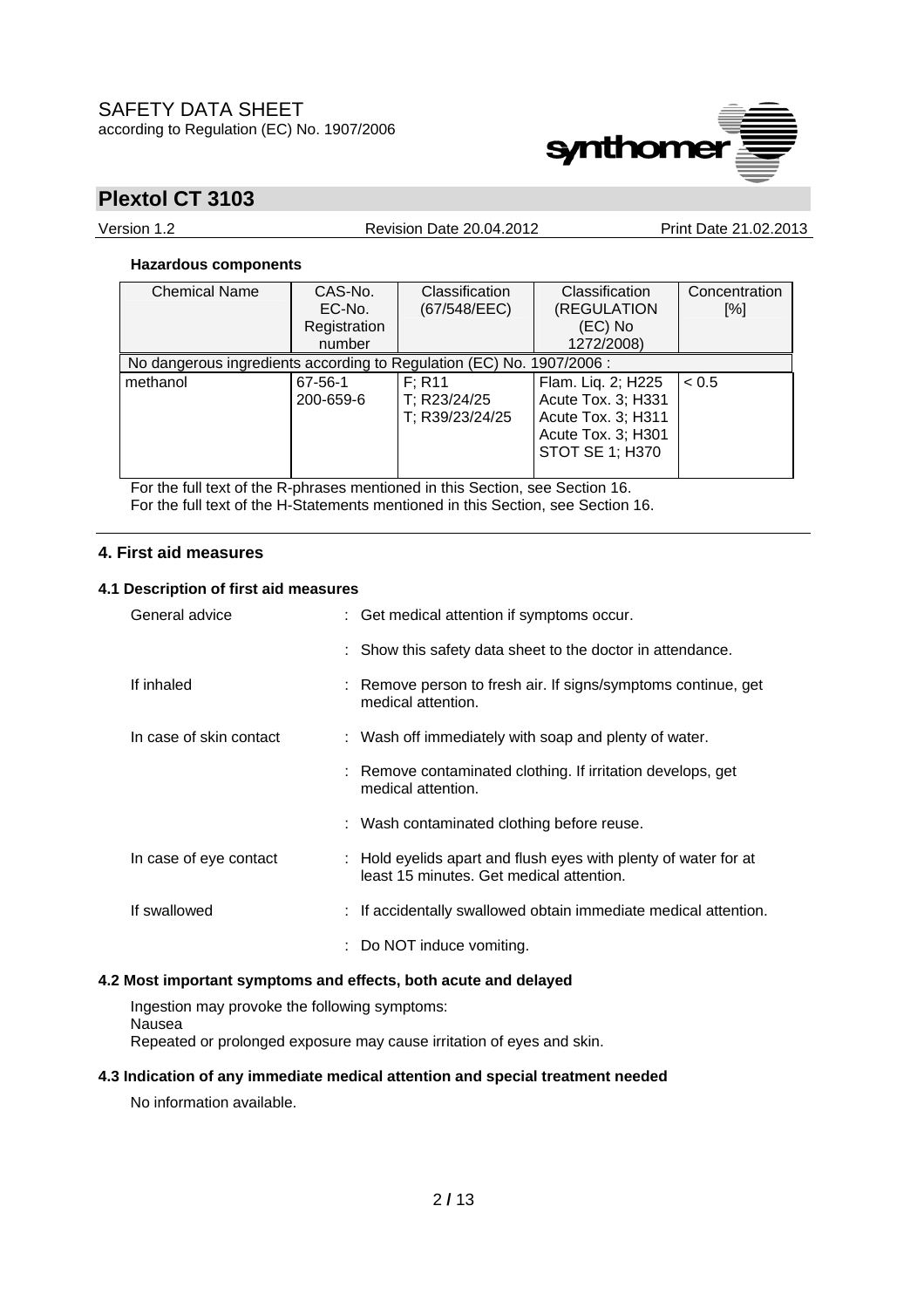

Version 1.2 Revision Date 20.04.2012 Print Date 21.02.2013

## **5. Fire-fighting measures**

### **5.1 Extinguishing media**

Suitable extinguishing media : Use extinguishing measures that are appropriate to local circumstances and the surrounding environment. Unsuitable extinguishing media : none

### **5.2 Special hazards arising from the substance or mixture**

Combustion products Carbon monoxide, carbon dioxide and unburned hydrocarbons (smoke).

### **5.3 Advice for firefighters**

Use personal protective equipment.

The product itself does not burn.

Prevent fire extinguishing water from contaminating surface water or the ground water system. Fire residues and contaminated fire extinguishing water must be disposed of in accordance with local regulations.

## **6. Accidental release measures**

## **6.1 Personal precautions, protective equipment and emergency procedures**

Use personal protective equipment.

## **6.2 Environmental precautions**

The product should not be allowed to enter drains, water courses or the soil.

### **6.3 Methods and materials for containment and cleaning up**

Clean-up methods - large spillage Prevent further leakage or spillage if safe to do so. Large spills should be collected mechanically (remove by pumping) for disposal. Dispose of in accordance with local regulations. Clean-up methods - small spillage Prevent further leakage or spillage if safe to do so. Soak up with inert absorbent material (e.g. sand, silica gel, acid binder, universal binder, sawdust). Pick up and transfer to properly labelled containers. Clean contaminated floors and objects thoroughly while observing environmental regulations. Dispose of in accordance with local regulations.

## **6.4 Reference to other sections**

For personal protection see section 8.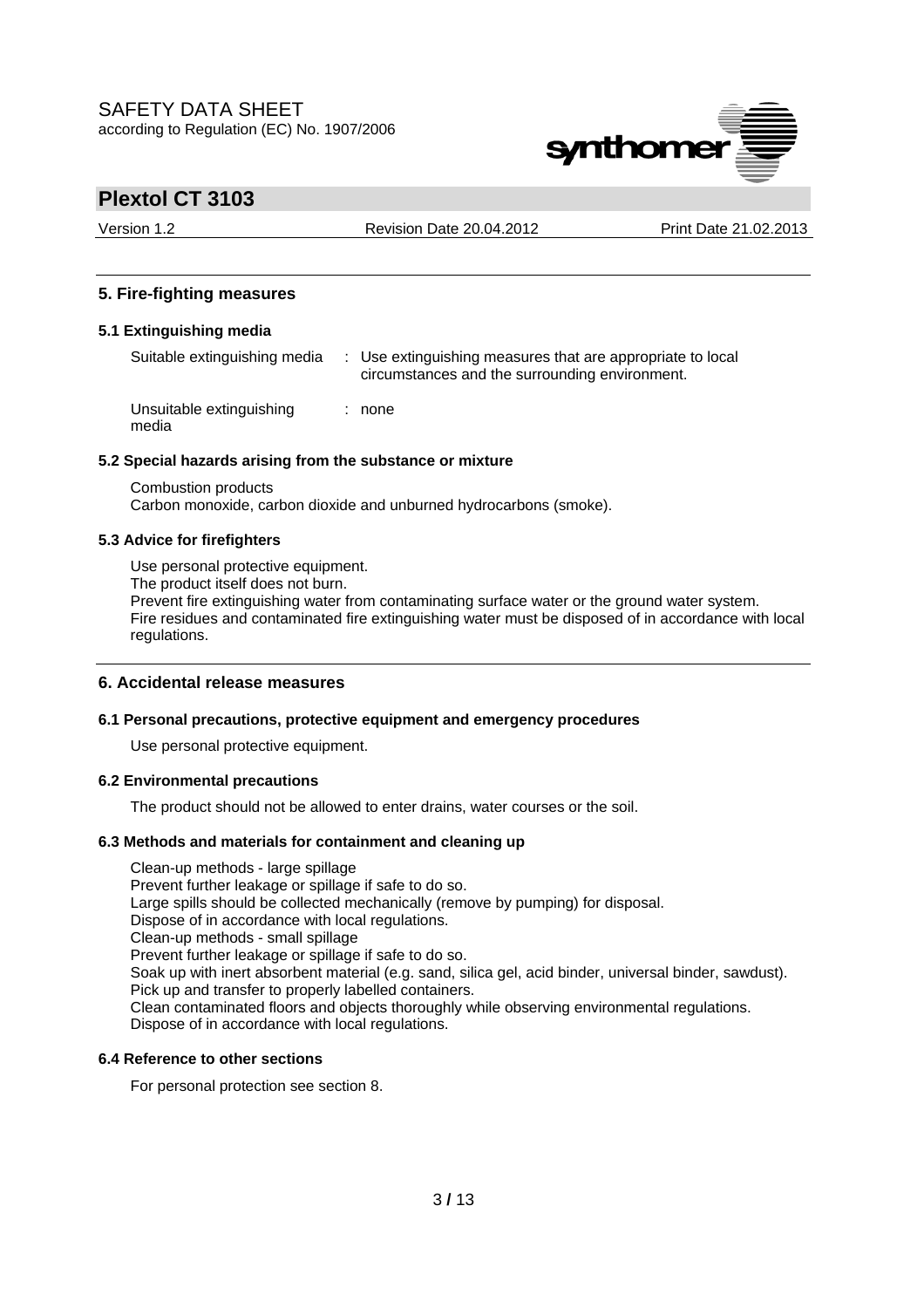

Version 1.2 Revision Date 20.04.2012 Print Date 21.02.2013

### **7. Handling and storage**

### **7.1 Precautions for safe handling**

Wear personal protective equipment. For personal protection see section 8. Avoid inhalation, ingestion and contact with skin and eyes. Do not use in areas without adequate ventilation. Smoking, eating and drinking should be prohibited in the application area.

### **7.2 Conditions for safe storage, including any incompatibilities**

Store in original container. Keep in properly labelled containers. Store between +5ºC and +35ºC protected from frost and direct sunlight. Do not freeze.

### **7.3 Specific end uses**

Consult the technical guidelines for the use of this substance/mixture.

### **8. Exposure controls/personal protection**

#### **8.1 Control parameters**

Components with workplace control parameters below limit for consideration

#### **DNEL**

**methanol** : End Use: Workers Exposure routes: Skin contact Potential health effects: Long term, Systemic toxicity 40 mg/kg

> End Use: Workers Exposure routes: Inhalation Potential health effects: Long term, Systemic toxicity Value: 260 mg/m3

> End Use: Workers Exposure routes: Skin contact Potential health effects: Short term, Systemic toxicity 40 mg/kg

> End Use: Workers Exposure routes: Inhalation Potential health effects: Short term, Systemic toxicity Value: 260 mg/m3

End Use: Workers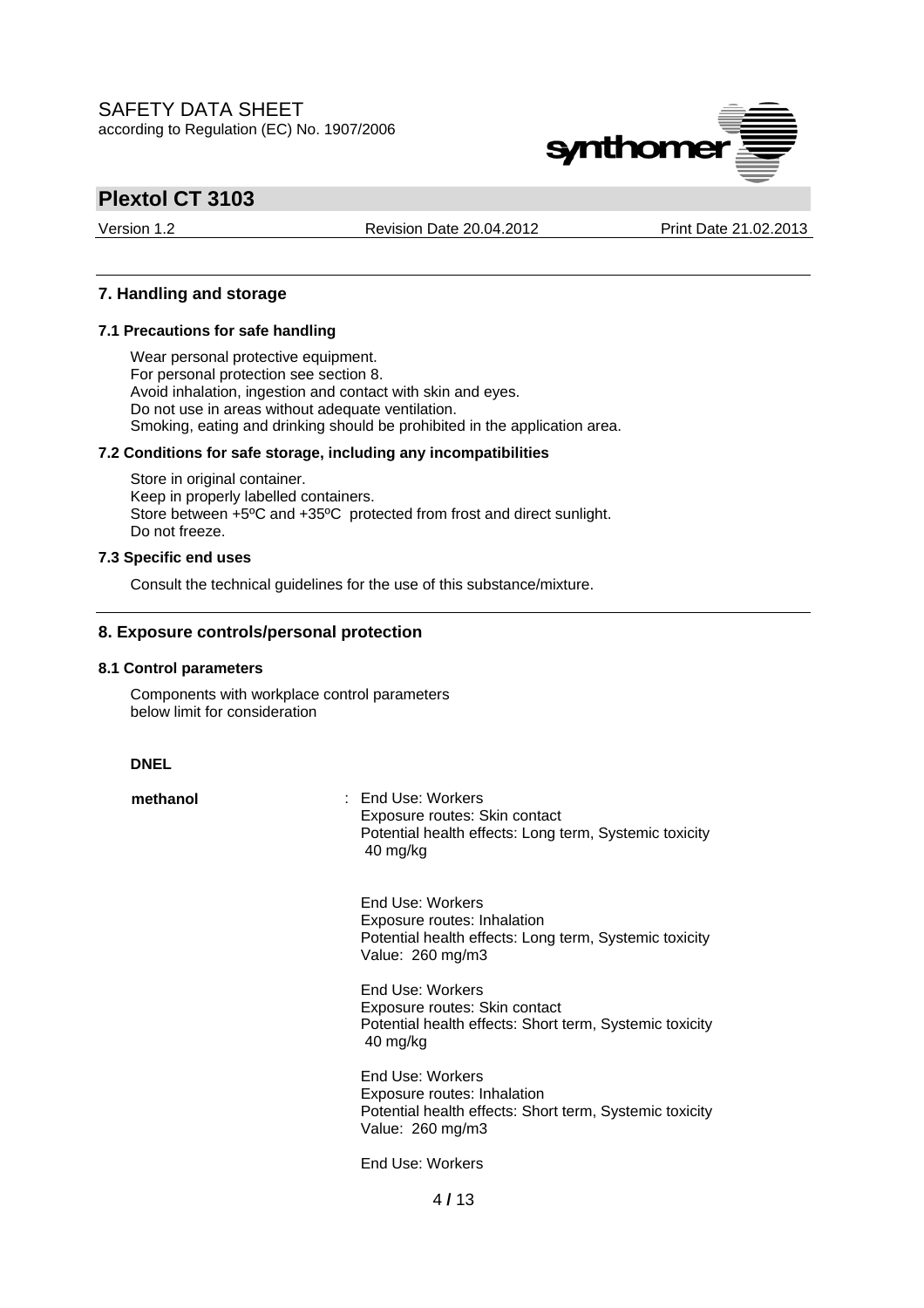

# **Plextol CT 3103**

| Version 1.2 | Revision Date 20.04.2012                                                                                                              | Print Date 21.02.2013 |
|-------------|---------------------------------------------------------------------------------------------------------------------------------------|-----------------------|
|             | Exposure routes: Inhalation<br>Potential health effects: Short term, Local effects<br>Value: 260 mg/m3                                |                       |
|             | End Use: Workers<br>Exposure routes: Inhalation<br>Potential health effects: Long term, Local effects<br>Value: 260 mg/m3             |                       |
|             | <b>End Use: Consumers</b><br>Exposure routes: Skin contact<br>Potential health effects: Long term, Systemic toxicity<br>8 mg/kg       |                       |
|             | <b>End Use: Consumers</b><br>Exposure routes: Inhalation<br>Potential health effects: Long term, Systemic toxicity<br>Value: 50 mg/m3 |                       |
|             | <b>End Use: Consumers</b><br>Exposure routes: Skin contact<br>Potential health effects: Short term, Systemic toxicity<br>8 mg/kg      |                       |
|             | <b>End Use: Consumers</b><br>Exposure routes: Inhalation<br>Potential health effects: Short term, Local effects<br>Value: 50 mg/m3    |                       |
|             | <b>End Use: Consumers</b><br>Exposure routes: Inhalation<br>Potential health effects: Long term, Local effects<br>Value: 50 mg/m3     |                       |
|             | <b>End Use: Consumers</b><br>Exposure routes: Ingestion<br>Potential health effects: Short term, Systemic toxicity<br>8 mg/kg         |                       |
|             | <b>End Use: Consumers</b><br>Exposure routes: Ingestion<br>Potential health effects: Long term, Systemic toxicity<br>8 mg/kg          |                       |
| <b>PNEC</b> |                                                                                                                                       |                       |
| methanol    | : Fresh water sediment<br>Value: 570.4 mg/kg                                                                                          |                       |
|             | Soil<br>Value: 23.5 mg/kg                                                                                                             |                       |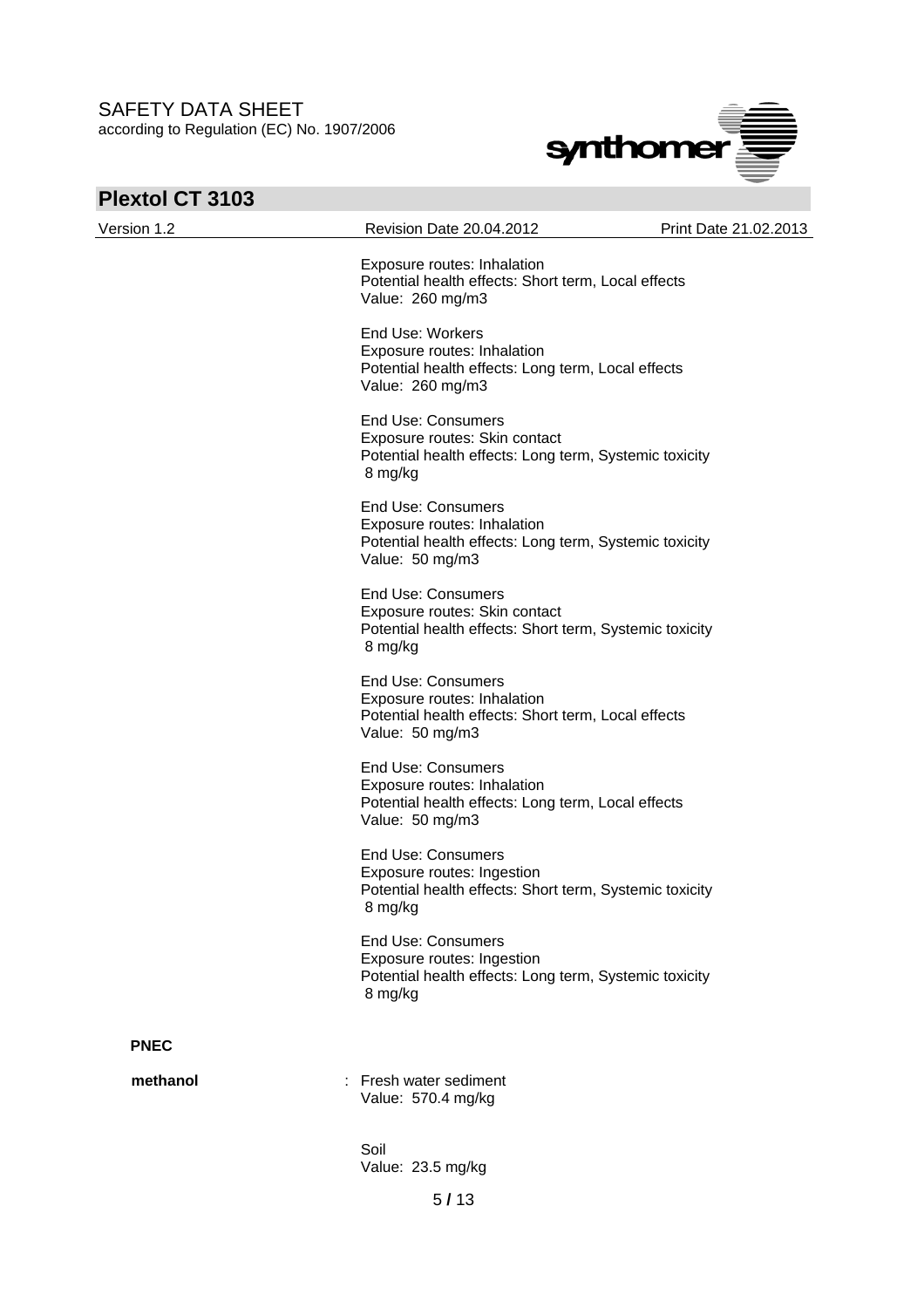

Version 1.2 Revision Date 20.04.2012 Print Date 21.02.2013

 Impact on Sewage Treatment Value: 100 mg/l

 Fresh water Value: 154 mg/l

 Marine water Value: 15.4 mg/l

### **8.2 Exposure controls**

### **Engineering measures**

Use adequate ventilation and/or engineering controls in high temperature processing to prevent exposure to vapours.

Ensure adequate ventilation, especially in confined areas.

### **Personal protective equipment**

| Respiratory protection   | : In the case of dust or aerosol formation use respirator with an<br>approved filter.                                                                        |
|--------------------------|--------------------------------------------------------------------------------------------------------------------------------------------------------------|
|                          | : When using this product at elevated temperatures, wear a<br>respirator with a vapour filter (see section 8).                                               |
| Hand protection          | : Protective gloves complying with EN 374.<br>Gloves should be discarded and replaced if there is any<br>indication of degradation or chemical breakthrough. |
| Eye protection           | : Safety glasses with side-shields conforming to EN166                                                                                                       |
| Skin and body protection | : Wear suitable protective clothing.                                                                                                                         |
|                          | : Skin should be washed after contact.                                                                                                                       |
|                          | : Remove and wash contaminated clothing before re-use.                                                                                                       |
| Hygiene measures         | : Wash hands before breaks and immediately after handling the<br>product.                                                                                    |
|                          | : When using do not eat, drink or smoke.                                                                                                                     |
| Protective measures      | : Ensure that eye flushing systems and safety showers are<br>located close to the working place.                                                             |

## **Environmental exposure controls**

General advice:

The product should not be allowed to enter drains, water courses or the soil.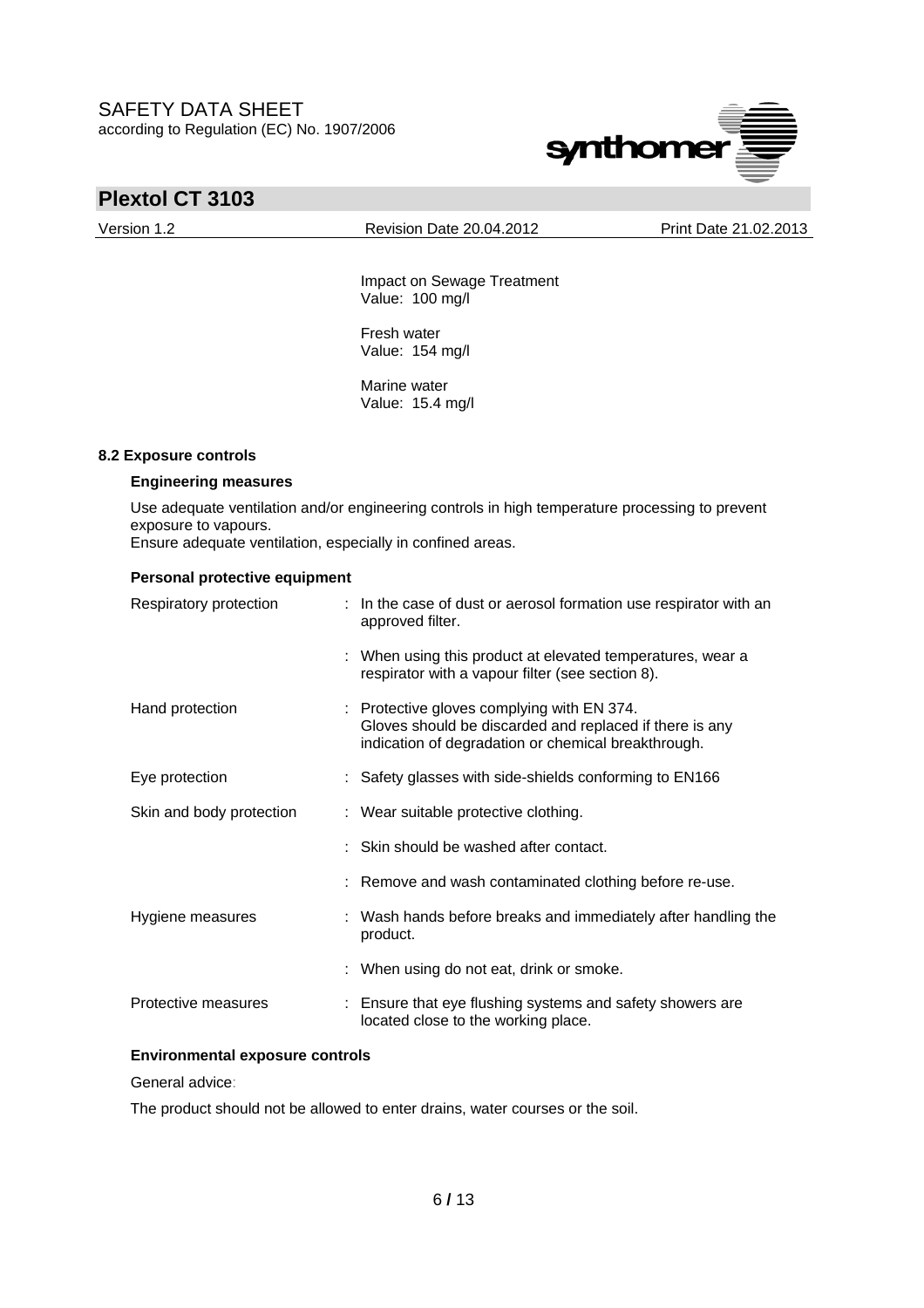

Version 1.2 Revision Date 20.04.2012 Print Date 21.02.2013

## **9. Physical and chemical properties**

## **9.1 Information on basic physical and chemical properties**

| Appearance                                 | ÷. | liquid                        |
|--------------------------------------------|----|-------------------------------|
| Colour                                     | ÷  | colourless                    |
| Odour                                      |    | characteristic                |
| Odour Threshold                            | t  | not determined                |
| рH                                         | ÷  | $8.5 - 11.5$                  |
| Melting point/freezing point               | t  | No data available             |
| Boiling point                              | ÷  | No data available             |
| Flash point                                |    | not applicable                |
| Evaporation rate                           | ÷  | No data available             |
| Flammability (solid, gas)                  | t  | The product is not flammable. |
| Vapour pressure                            | t  | @ 20°C 23 hPa                 |
| Relative density                           | t. | $0.9 - 1.1$                   |
| Water solubility                           | ÷  | soluble                       |
| Partition coefficient: n-<br>octanol/water |    | No data available             |
| Ignition temperature                       | ÷  | not applicable                |
| Viscosity, dynamic                         |    | No information available.     |
| <b>Explosive properties</b>                |    | not applicable                |
| Oxidizing properties                       |    | not applicable                |

### **9.2 Other information**

No information available.

## **10. Stability and reactivity**

### **10.1 Reactivity**

Stable

## **10.2 Chemical stability**

Stable under normal conditions.

### **10.3 Possibility of hazardous reactions**

None known.

### **10.4 Conditions to avoid**

Protect from frost, heat and sunlight.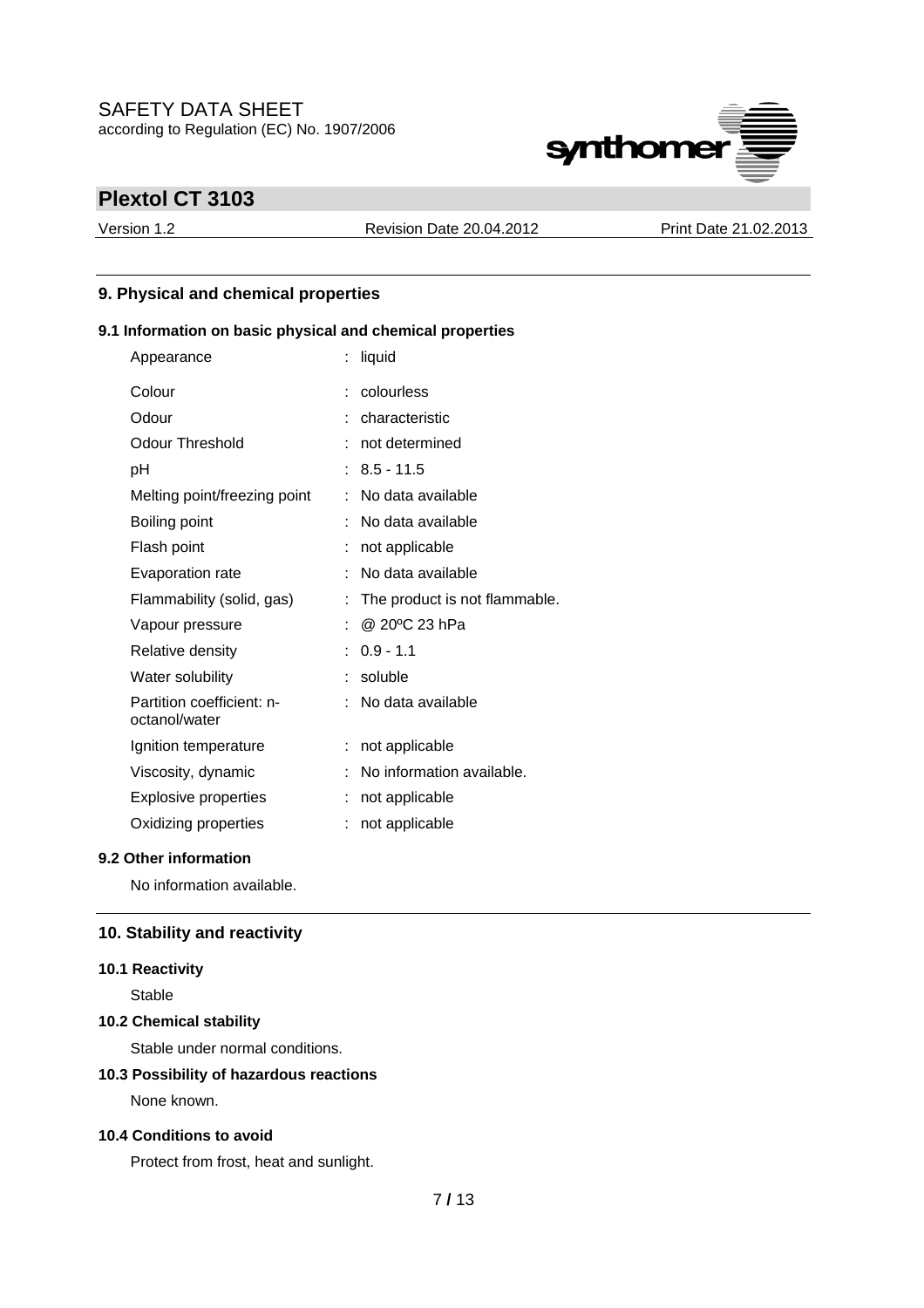

Version 1.2 Revision Date 20.04.2012 Print Date 21.02.2013

### **10.5 Incompatible materials**

None known.

## **10.6 Hazardous decomposition products**

Stable under normal conditions.

## **11. Toxicological information**

### **Information on toxicological effects**

No data is available on the product itself.Information given is based on data on the components and the toxicology of similar products.

### **Components:**

### **methanol:**

| Acute oral toxicity                  | : LD50: $> 1,187$ mg/kg, rat, Toxic by ingestion                            |
|--------------------------------------|-----------------------------------------------------------------------------|
| Acute inhalation toxicity            | LC50: 130.7 mg/l, 4 h, rat, Toxic by inhalation.                            |
|                                      | LC50: 128.2 mg/l, 4 h, rat, Toxic by inhalation.                            |
|                                      | LC50: > 115.9 mg/l, 4 h, rat, Toxic by inhalation.                          |
|                                      | LC50: 96.2 mg/l, 6 h, rat, Toxic by inhalation.                             |
|                                      | LC50: 87.5 mg/l, 6 h, rat, Toxic by inhalation.                             |
| Acute dermal toxicity                | No data available                                                           |
| Skin corrosion/irritation            | : Rabbit, No skin irritation                                                |
| Serious eye damage/eye<br>irritation | : Rabbit, No eye irritation                                                 |
| Respiratory or skin<br>sensitization | guinea pig, OECD Test Guideline 406, Does not cause skin<br>sensitization.  |
| Genotoxicity in vitro                | : OECD Test Guideline 471, In vitro tests did not show<br>mutagenic effects |
| Genotoxicity in vivo                 | : In vivo tests did not show mutagenic effects                              |
| Carcinogenicity                      | mouse, OECD Test Guideline 453, Not classifiable as a<br>human carcinogen.  |
|                                      | : rat, OECD Test Guideline 453, Not classifiable as a human<br>carcinogen.  |
| Reproductive toxicity                | : rat, Inhalation, No toxicity to reproduction                              |
|                                      | mouse, Inhalation, No toxicity to reproduction                              |
|                                      | rat, Inhalation, No toxicity to reproduction                                |
|                                      | mouse, Inhalation, No toxicity to reproduction                              |
| Teratogenicity                       | No data available                                                           |
|                                      |                                                                             |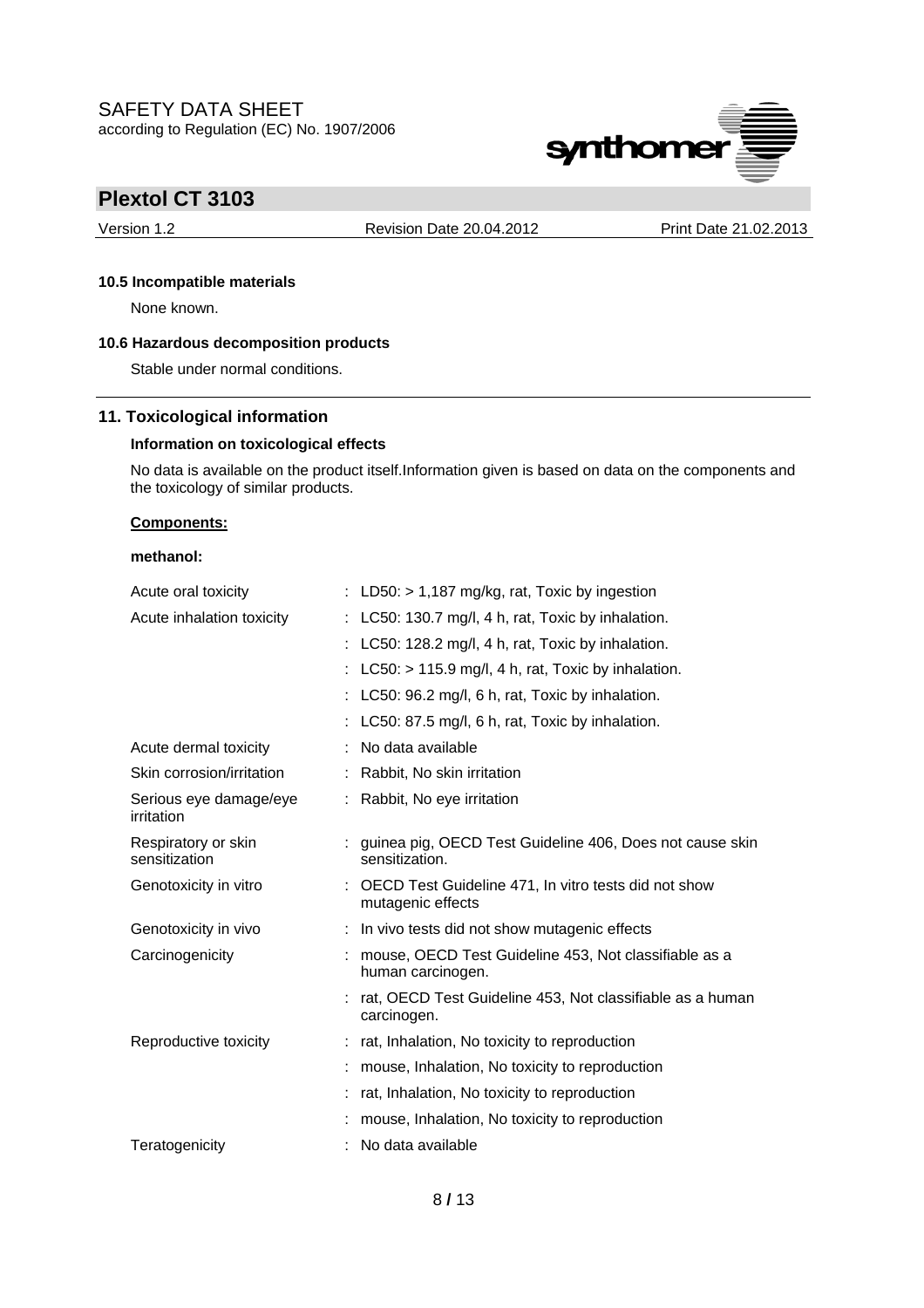

## **Plextol CT 3103**

| Version 1.2              | <b>Revision Date 20.04.2012</b>                                                                                                                                        | Print Date 21.02.2013 |
|--------------------------|------------------------------------------------------------------------------------------------------------------------------------------------------------------------|-----------------------|
| STOT - single exposure   | : Exposure routes: Ingestion<br>Target Organs: Eyes<br>Assessment: Causes damage to organs.                                                                            |                       |
| STOT - repeated exposure | : Exposure routes: Inhalation<br>Target Organs: Liver, Central nervous system, Heart<br>Assessment: Causes damage to organs through prolonged or<br>repeated exposure. |                       |

## **12. Ecological information**

## **12.1 Toxicity**

## **Product:**

| Ecotoxicology Assessment                                                      |                                                    |
|-------------------------------------------------------------------------------|----------------------------------------------------|
| Acute aquatic toxicity                                                        | : No data is available on the product itself.      |
| Chronic aquatic toxicity                                                      | : No data is available on the product itself.      |
| <b>Components:</b>                                                            |                                                    |
| methanol:                                                                     |                                                    |
| Toxicity to fish                                                              | : LC50: 15,400 mg/l, 96 h, Fish                    |
| Toxicity to daphnia and other<br>aquatic invertebrates.                       | : No data available                                |
| Toxicity to algae                                                             | : EC50: 22,000 mg/l, 96 h, OECD Test Guideline 201 |
| Toxicity to bacteria                                                          | : No data available                                |
| Toxicity to fish (Chronic<br>toxicity)                                        | : No data available                                |
| Toxicity to daphnia and other<br>aquatic invertebrates.<br>(Chronic toxicity) | : No data available                                |

## **12.2 Persistence and degradability**

| <b>Product:</b>    |                                                                                                                                                                    |
|--------------------|--------------------------------------------------------------------------------------------------------------------------------------------------------------------|
| Biodegradability   | : Taking into consideration the properties of several<br>components, the product is estimated not to be readily<br>biodegradable according to OECD classification. |
| <b>Components:</b> |                                                                                                                                                                    |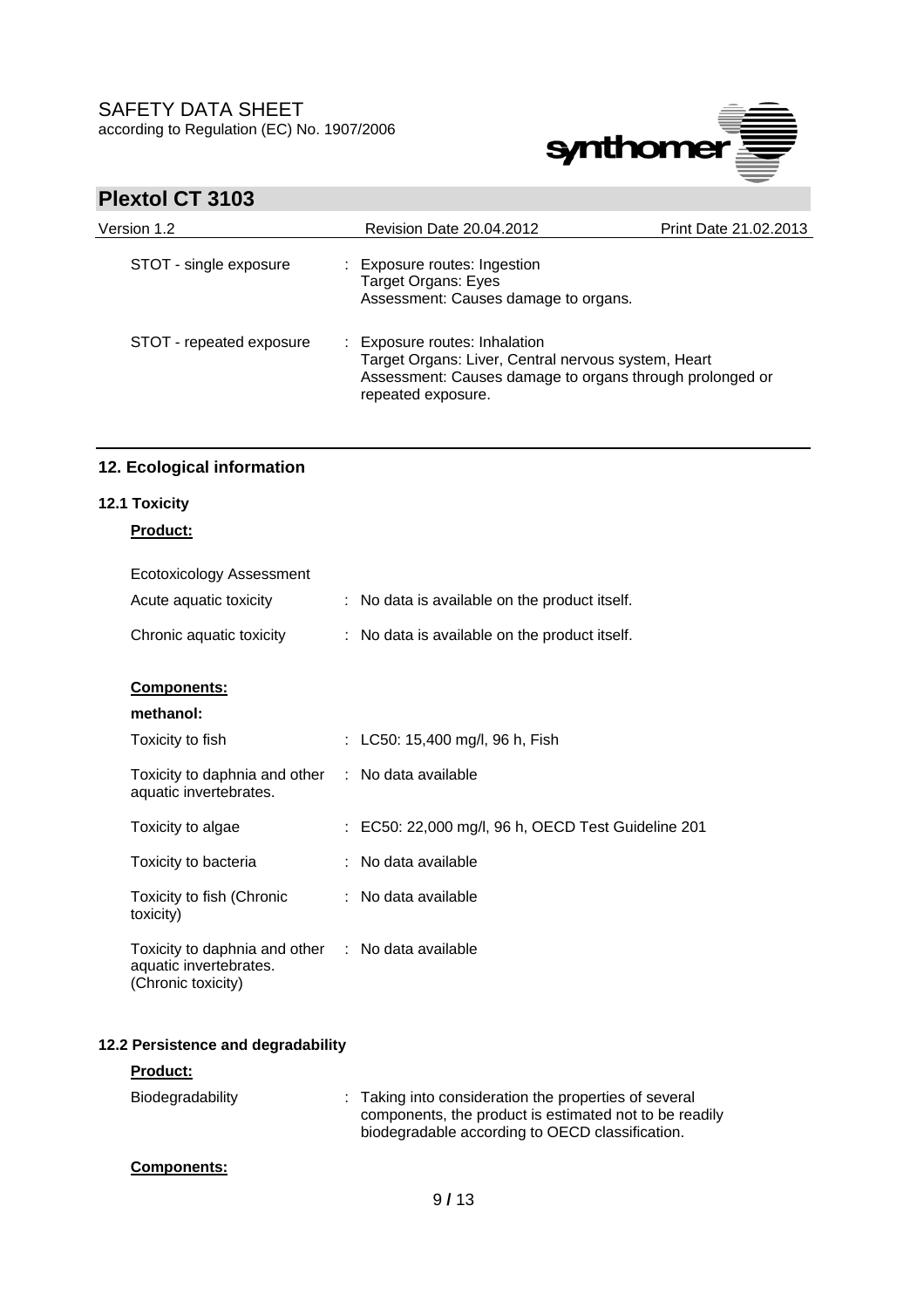

## **Plextol CT 3103**  Version 1.2 Revision Date 20.04.2012 Print Date 21.02.2013 **methanol:**  Biodegradability : 82.7 %, According to the results of tests of biodegradability this product is considered as being readily biodegradable. **12.3 Bioaccumulative potential Product:** Bioaccumulation : No data available : Bioaccumulation is unlikely. **Components: methanol:**  Bioaccumulation : Bioconcentration factor (BCF): 0.2, Bioaccumulation is unlikely. **12.4 Mobility in soil Product:** Distribution among environmental compartments : No data available Physico-chemical removability : Can be eliminated from water by flocculation. **Components: methanol:**  Distribution among environmental compartments : Medium: Soil, No data available, Not expected to adsorb on soil. **12.5 Results of PBT and vPvB assessment Product:** This mixture contains no substance considered to be persistent, bioaccumulating nor toxic (PBT).This

mixture contains no substance considered to be very persistent nor very bioaccumulating (vPvB).

### **Components:**

#### **methanol:**

Assessment : This substance is not considered to be persistent, bioaccumulating nor toxic (PBT)., This substance is not considered to be very persistent nor very bioaccumulating (vPvB).

### **12.6 Other adverse effects**

### **Product:**

This product has no known eco-toxicological effects.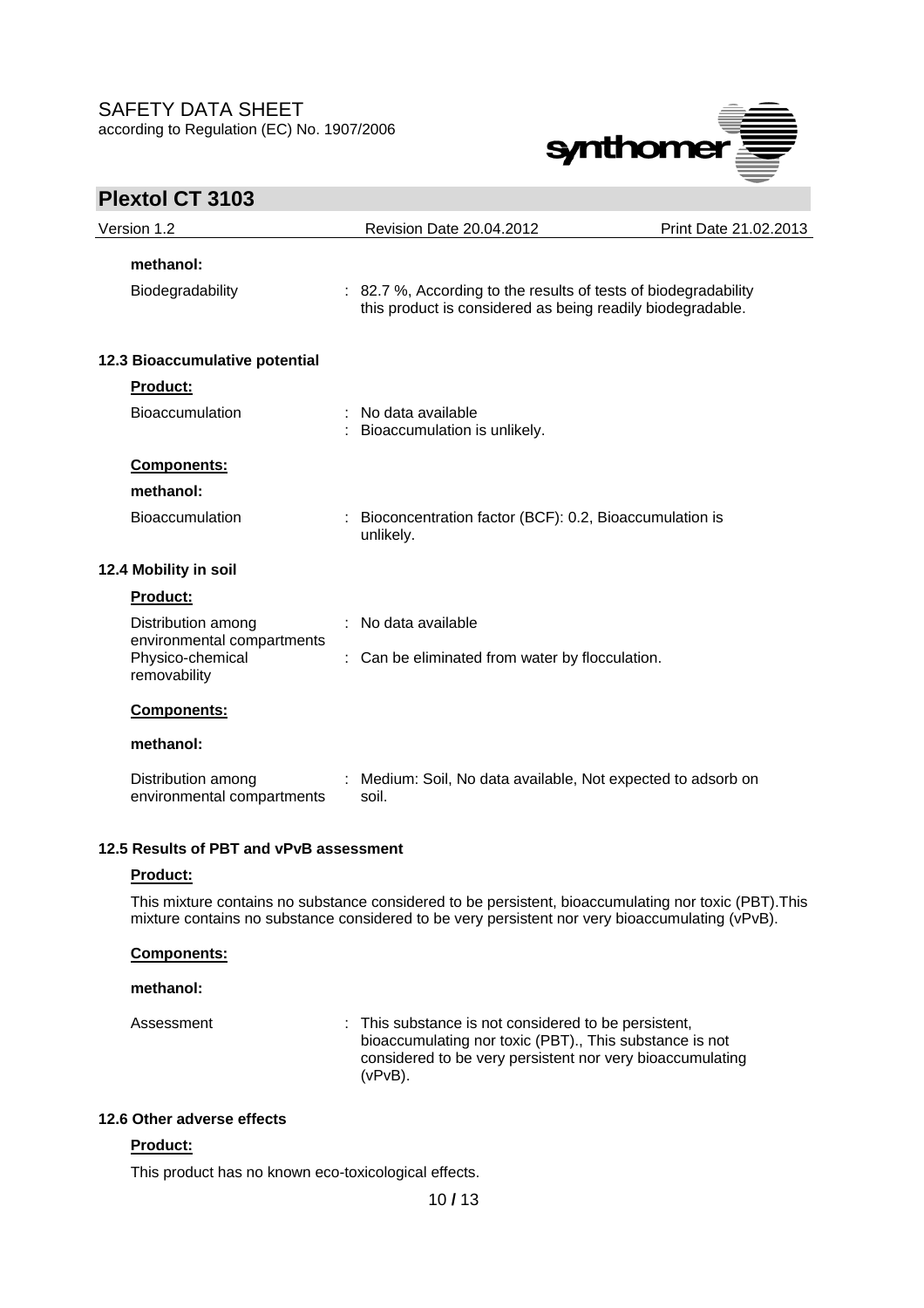

Version 1.2 Revision Date 20.04.2012 Print Date 21.02.2013

### **13. Disposal considerations**

#### **13.1 Waste treatment methods**

In accordance with local and national regulations. The product should not be allowed to enter drains, water courses or the soil. Waste water from subsequent processing should be given appropriate treatment in line with local regulations.

Contaminated packaging : In accordance with local and national regulations.

## **14. Transport information**

### **14.1 UN number**

#### **ADR**

Not dangerous goods **RID**  Not dangerous goods **IMDG**  Not dangerous goods

### **14.2 Proper shipping name**

**ADR**  Not dangerous goods **RID**  Not dangerous goods **IMDG**  Not dangerous goods

### **14.3 Transport hazard class**

**ADR**  Not dangerous goods **RID**  Not dangerous goods **IMDG**  Not dangerous goods

### **14.4 Packing group**

**ADR**  Not dangerous goods **RID**  Not dangerous goods **IMDG**  Not dangerous goods

### **14.5 Environmental hazards**

**ADR**  Not dangerous goods **RID**  Not dangerous goods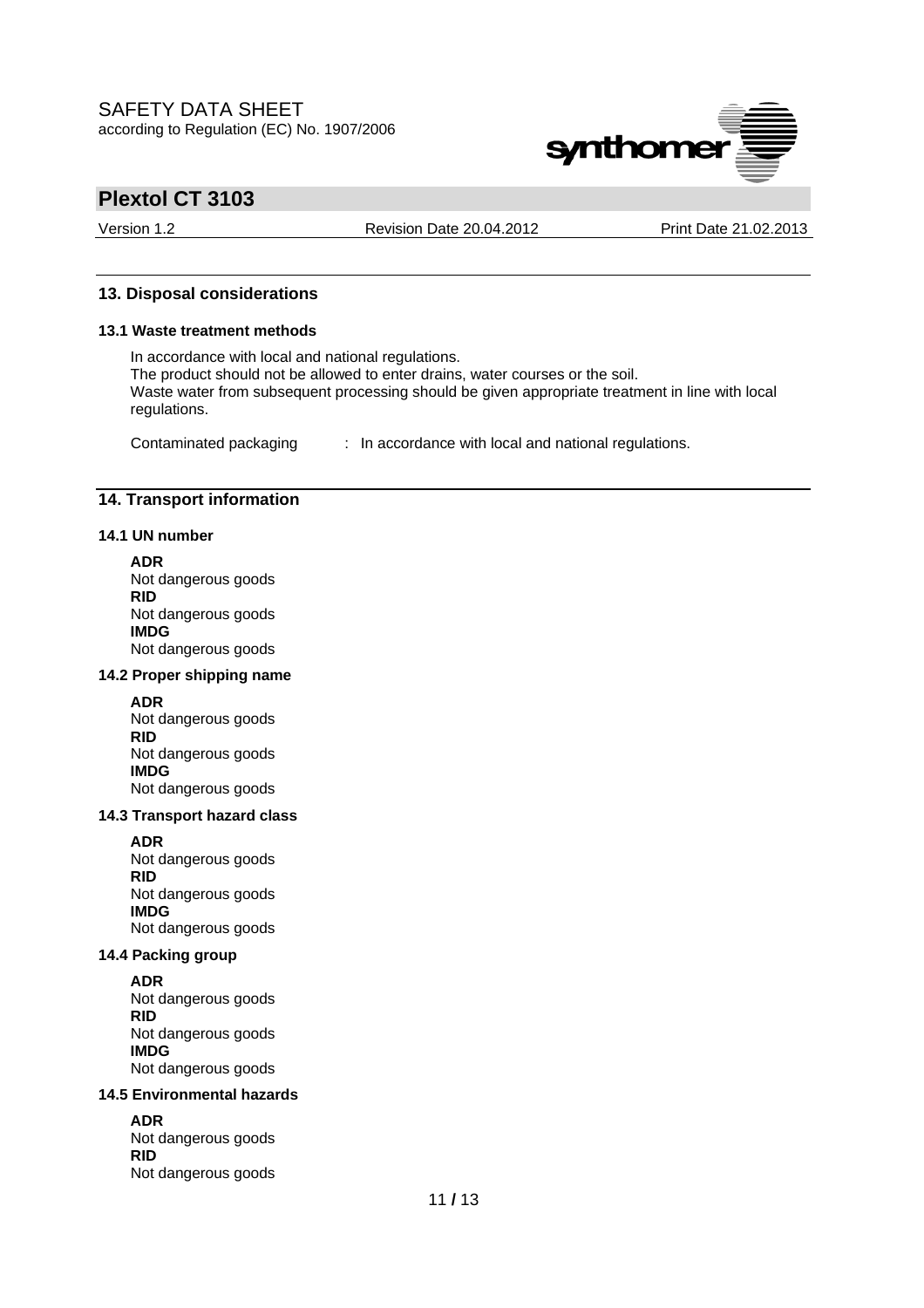

Version 1.2 Revision Date 20.04.2012 Print Date 21.02.2013

# **IMDG**

Not dangerous goods

## **14.6 Special precautions for user**

Not classified as dangerous in the meaning of transport regulations.

### **14.7 Transport in bulk according to Annex II of MARPOL 73/78 and the IBC Code**

not applicable

## **15. Regulatory information**

### **15.1 Safety, health and environmental regulations/legislation specific for the substance or mixture**

| Water contaminating class<br>(Germany) | : WGK 1 slightly water endangering<br>Classification according VwVwS, Annex 4.                                                                   |
|----------------------------------------|--------------------------------------------------------------------------------------------------------------------------------------------------|
| Other regulations                      | : This mixture is not classified as dangerous according to<br>Directive 1999/45/EC.                                                              |
|                                        | : This mixture contains only ingredients which have been<br>subject to a pre-registration according to Regulation (EC) No.<br>1907/2006 (REACH). |

### **15.2 Chemical Safety Assessment**

not applicable

## **16. Other information**

### **Full text of R-phrases referred to under sections 2 and 3.**

| R <sub>11</sub> | Highly flammable.                                                         |
|-----------------|---------------------------------------------------------------------------|
| R23/24/25       | Toxic by inhalation, in contact with skin and if swallowed.               |
| R39/23/24/25    | Toxic: danger of very serious irreversible effects through inhalation, in |
|                 | contact with skin and if swallowed.                                       |

### **Full text of H-Statements referred to under sections 2 and 3.**

| H <sub>225</sub> | Highly flammable liquid and vapour. |
|------------------|-------------------------------------|
| H <sub>301</sub> | Toxic if swallowed.                 |
| H <sub>311</sub> | Toxic in contact with skin.         |
| H <sub>331</sub> | Toxic if inhaled.                   |
| H370             | Causes damage to organs.            |

### **Further information**

This data sheet contains changes from the previous version in section(s):

- 1. Identification of the substance/mixture and of the company/undertaking
- 2. Hazards identification
- 3. Composition/information on ingredients
- 4. First aid measures
- 5. Fire-fighting measures
- 6. Accidental release measures